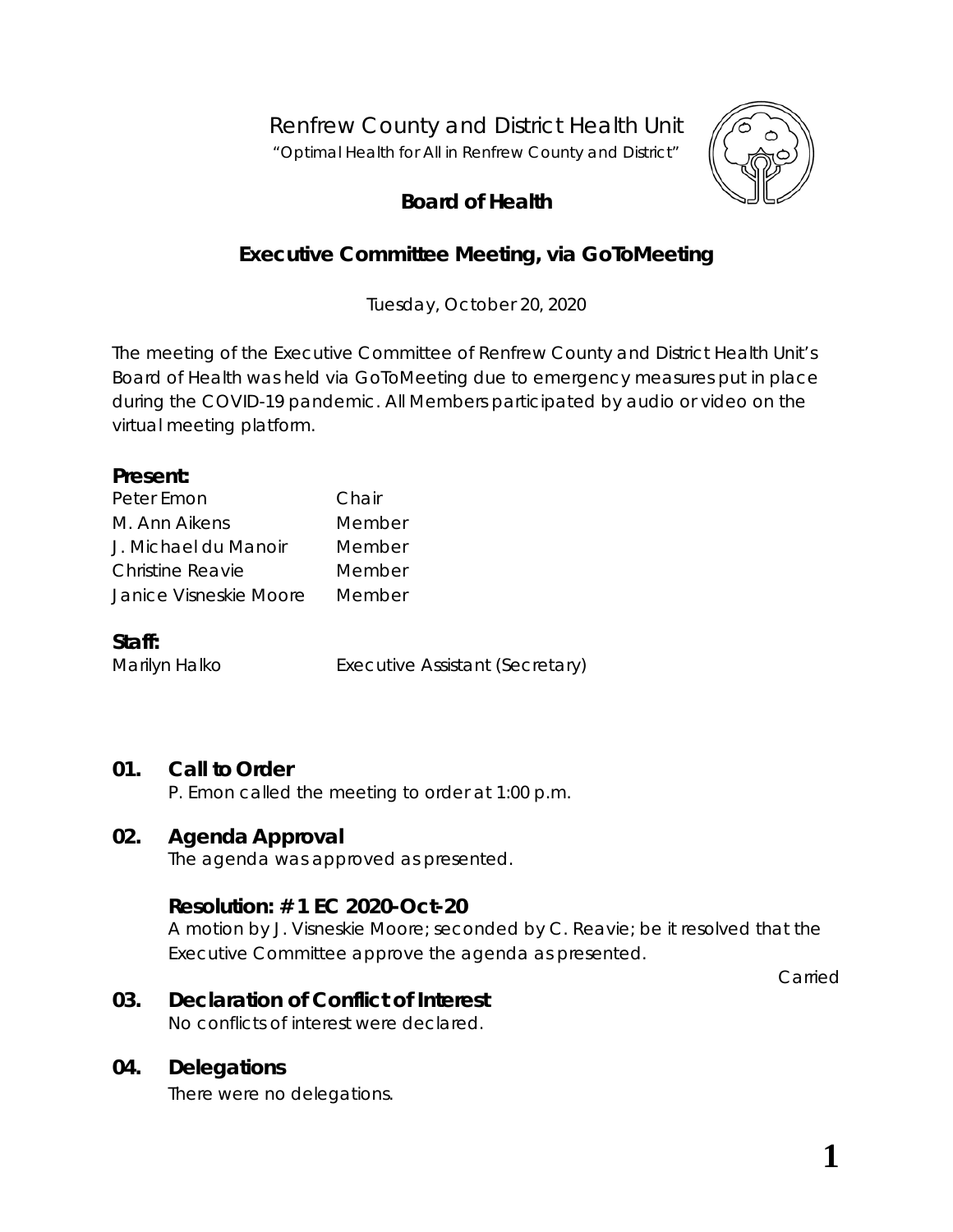## **05. Minutes of Previous Meeting (Approval)**

a. Approval of the meeting minutes from the Executive Committee meeting held on Thursday, August 20, 2020.

## **Resolution: # 2 EC 2020-Oct-20**

A motion by J. Visneskie Moore; seconded by J. M. du Manoir; be it resolved that the Executive Committee approve the meeting minutes for Thursday, August 20, 2020, as presented.

Carried

## **06. Business Arising**

a. [Action List—](http://portal.rcdhu.com/board/wp-content/uploads/2020/10/06.-Action-List-Regular-Board-Meeting-Minutes-2020-Sep-29-changes-in-Strategies.pdf)2020-Sep-29

After the Action List was reviewed, it was noted that Dr. Cushman will include a response to the [LTC letter](http://portal.rcdhu.com/board/wp-content/uploads/2020/09/07.-e.-COVID-19-and-Long-Term-Care-Reform.pdf) from Simcoe Muskoka Health Unit, in the MOH(A) Report to the Board.

## **07. Correspondence**

There was no correspondence.

## **08. Staff Reports**

There were no Staff reports.

## **09. Board Committee Reports**

There were no Board Committee reports.

## **10. By-Laws**

There were no by-laws.

## **11. New Business**

a. Contact tracing

[Hundreds of federal staff now helping provinces do contact tracing](https://www.rcdhu.com/wp-content/uploads/2021/02/11.-a.-Hundreds-of-federal-staff-now-helping-provinces-do-contact-tracing.pdf) After discussion, the following document will be posted to 07. Correspondence on the Regular Board meeting agenda, to be received as information.

[Contact Tracer \(Call Centre\) Job Description—](https://www.rcdhu.com/wp-content/uploads/2021/02/11.-a.-i.-Contact-Tracer-Job-Description-MOH-20-10-14.pdf)Ministry of Health sent to Secretary by Committee Chair, and added to Board meeting agenda, for information.

b. Are we prepared for closing?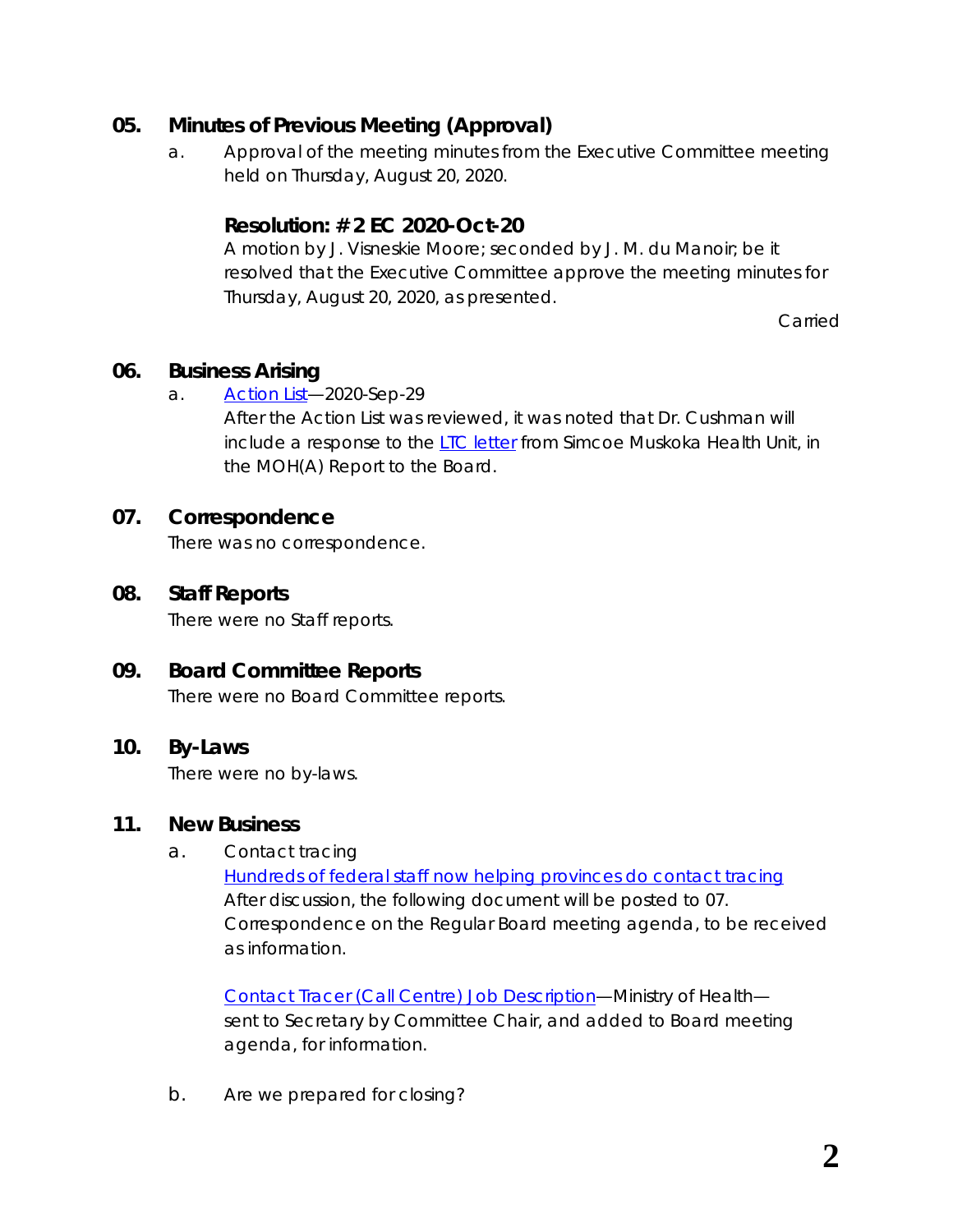## [Ontario Implementing Additional Public Health Measures in Toronto,](https://www.rcdhu.com/wp-content/uploads/2021/02/11.-b.-News-Release-Hot-Spot-Closing.pdf)  [Ottawa and Peel](https://www.rcdhu.com/wp-content/uploads/2021/02/11.-b.-News-Release-Hot-Spot-Closing.pdf)

Discussion, recognizing that the province of Ontario designates areas as *Hot Spots* and moves them into a modified Stage 2.

c. Posting of Action List to Portal for access by Members As directed, the *Action Lists* were sent to Board Members, via email, within 24 hours of the Regular Board meetings.

The Secretary will now, also, post *Action Lists* to the Board Portal.

d. What is confidential (subject to closed meeting and agenda)—a topic of discussion or the content of the discussion

Before holding a meeting or part of a meeting that is to be closed to the public, a municipality or local board or committee of either of them shall state by resolution, (a) the fact of the holding of the closed meeting and the general nature of the matter to be considered at the closed meeting.

- e. Level of detail/description of discussion in meeting minutes—is it sufficient to demonstrate that due diligence has been exercised? YouTube? Discussion ensued, to decide whether *GoToMeetings* will be recorded and posted to YouTube. A decision will be made at a future meeting.
- f. LTC Commission response-Simcoe Muskoka letter Dr. Cushman will address in the MOH(A) Report to the Board.
- g. School closings—criteria and three ministries and PHO? Need further input from Dr. Cushman regarding first school closure in Ontario, at Fellowes High School, Pembroke.
- h. 2020-Oct-13 Sudbury letter to Prime Minister Trudeau—re: *Basic Guaranteed Income* This item is in the Action List Parking Lot for further discussion in the future.
- i. Halloween and Christmas messaging Media releases coming in the next week or so regarding Halloween. Monitoring how things are changing in Renfrew County and District and how to celebrate these occasions with care.
- j. Renovation update. The Resources Committee received a renovation update from H. Daly at their meeting held earlier today. Updates will be included in the